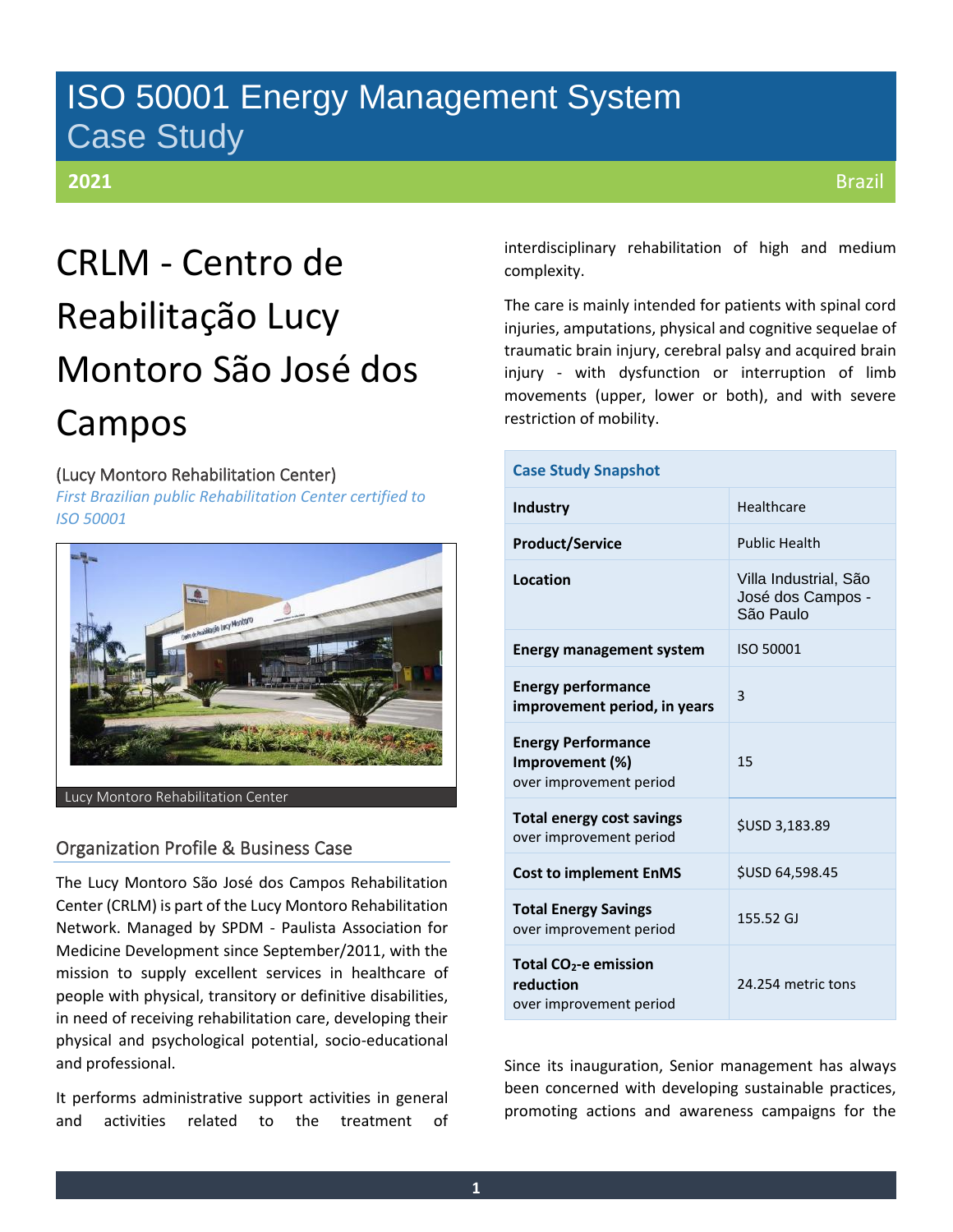### **2021** Brazil

rational use of water and energy, among other practices focused on encouraging sustainable development.

These actions are aligned with institutional values, ecological, economic, and social sustainability. With goals aiming to reduce greenhouse gas emissions and sustainable development (SDG) of the UN. By providing energy management to improve energy performance, reduce costs and reduce electricity consumption, CRLM places a premium on waste reduction and environmental impact.

Senior management used the Integrated Management System (IMS) to implement the Integrated Quality, Occupational Health and Safety, Environment and Energy Efficiency Policy. As a consequence and result of this work, the unit obtained ISO 9001, ISO 14001, OHSAS 18001 and ISO 50001 certifications.

### Business Benefits

### **Energy Savings**

With the actions developed by the Energy Management team, there was a significant reduction in electricity consumption, with 15840 kWh (14%) in 2018 and 18240 kWh (16%) in 2019.

| <b>Global Performance</b>                    |       |        |        |        |  |  |  |  |  |
|----------------------------------------------|-------|--------|--------|--------|--|--|--|--|--|
| 2019<br>2018<br>2017<br><b>Total</b><br>Year |       |        |        |        |  |  |  |  |  |
| Savings in<br>kWh                            | 9,120 | 15,840 | 18,240 | 43,200 |  |  |  |  |  |

In the period of two years it was possible to observe approximately 15% of savings in the electric energy consumption at CRLM.

| <b>Global Performance</b> |      |                                               |      |              |  |  |  |
|---------------------------|------|-----------------------------------------------|------|--------------|--|--|--|
| ı Year                    | 2017 | 2018                                          | 2019 | <b>Total</b> |  |  |  |
| Savings (%)               |      | $-8,00\%$   $-14,00\%$   $-16,00\%$   $-13\%$ |      |              |  |  |  |

In 2018, a 2% reduction target was set for electricity consumption compared to 2017, which was successfully achieved. In 2019, the same goal was set and achieved a reduction of 16%.



### **Reduction of CO2-e emissions**

Regarding the reduction of  $tCO<sub>2</sub>e$  emissions related to electricity consumption, in 3 years the CRLM reduced the emission of 24.254  $tCO<sub>2</sub>e$ .

2017: emission reduction of 9.769 tCO<sub>2</sub>e.

2018: emission reduction of  $7.071$  tCO<sub>2</sub>e.

2019: reduction of  $7.414$  tCO<sub>2</sub>e.

Reduction of  $CO<sub>2</sub>$ -e emissions



### **Costs**

In the period of 2 years, the financial savings related to the electricity consumption reduction was approximately US\$ 3,183.94.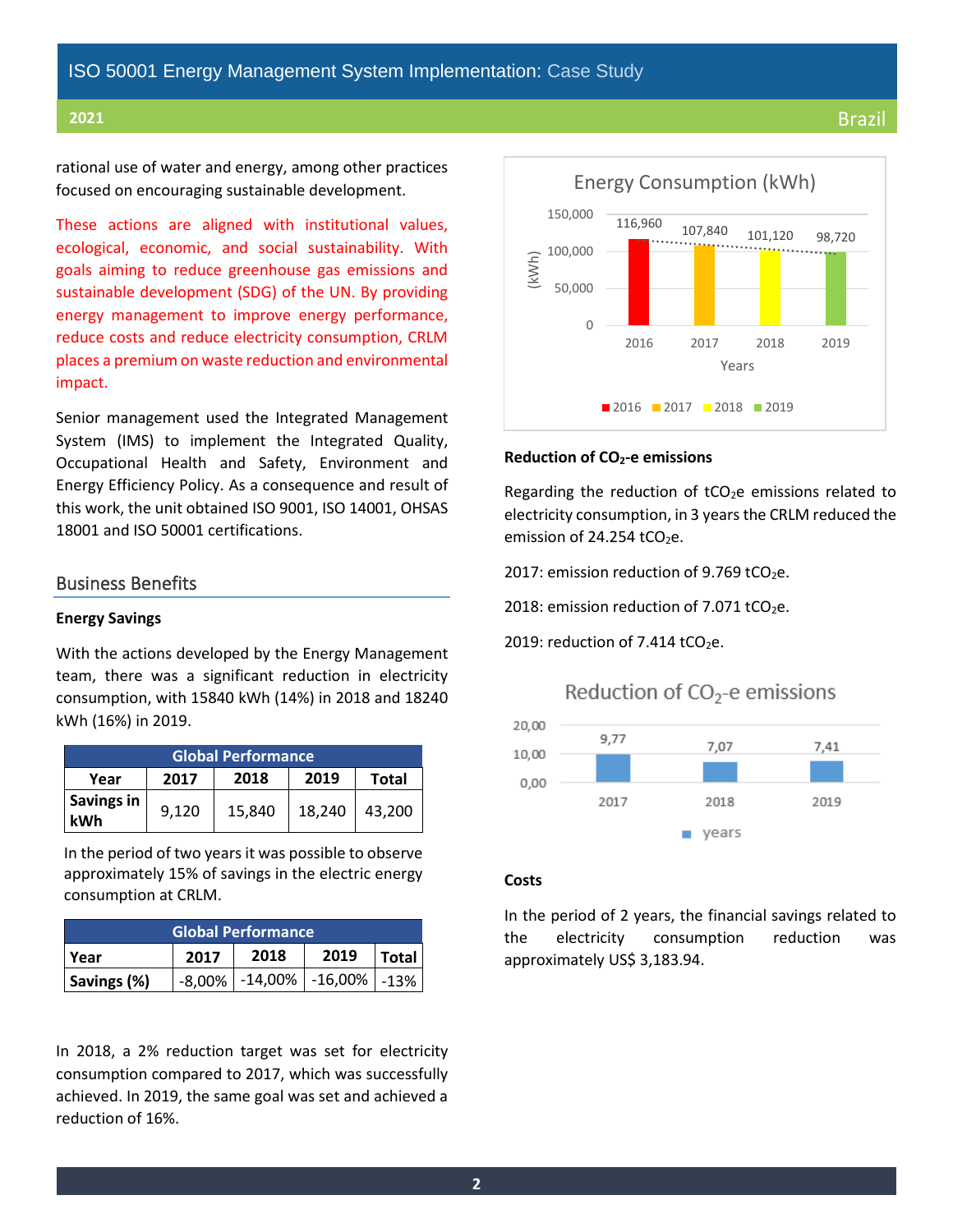

For the Lucy Montoro Rehabilitation Center, global energy consumption only considers electricity, as it does not consume natural gas or diesel oil.

### Plan

Since the inauguration in September/2011, Senior Management, with a focus on institutional goals, has encouraged the sectors to develop sustainable practices, seeking excellence in their internal processes, especially those that directly impact the environment as a result of their activities.

In these processes improvement, in February 2018, the Integrated Management System implementation project started with the support of Senior Management. The implementation took place in October 2018, the Integrated Management System was implemented to obtain certification is ISO 50001, ISO 14001, ISO 9001, and OHSAS 18001 standards.

### **Analysis of energy use and consumption**

Maintenance Engineering is the area responsible for controlling the acquisition and distribution of energy vectors for the end-users of the processes/areas, as well as the maintenance of equipments. The team carried out a survey of its energy source and areas where machines and equipments that have significant energy use (SEU) are allocated.

The entire CRLM was determined as a border and electricity as the only source of energy used in it, and a historical survey of consumption for the energy source was carried out, as per the survey in the following:

Global consumption =  $($   $\sqrt{}$  electricity consumption) kWh,

It was surveyed the consumption of electricity for the 2016 fiscal year. It was from this point that the improvement in energy performance began to be verified.

|            | <b>Energy Baseline - 2016</b>             |  | <b>JAN</b> |            |          | <b>FEB</b> |  | <b>MAR</b> | <b>APR</b> | <b>MAY</b>   |
|------------|-------------------------------------------|--|------------|------------|----------|------------|--|------------|------------|--------------|
|            | <b>Energy Consumption</b><br>(kWh) - 2016 |  | 7.920      |            |          | 12,800     |  | 10.960     | 14.080     | 8.480        |
|            | Energy Costs (US\$) - 2016                |  |            | 1.047.64   |          | 1.674.88   |  | 1.385.66   | 1.768,34   | 1.059.25     |
|            |                                           |  |            |            |          |            |  |            |            |              |
| <b>JUN</b> | <b>JUL</b>                                |  | <b>AUG</b> | <b>SEP</b> |          | OCT        |  | <b>NOV</b> | <b>DEC</b> | <b>Total</b> |
| 9.440      | 8.560                                     |  | 7.600      | 8.720      |          | 8.960      |  | 10.160     | 9.280      | 116,960      |
| 1.145.36   | 1.037.49                                  |  | 947.68     |            | 1.076.47 | 1.082.95   |  | 1.029.72   | 928.32     | 14.183.78    |

### **Machinery and equipment inventory**

For the strategic planning, it was necessary to carry out the equipment mapping and their respective consumption. The power estimation was based on the equipment technical data, taken by consulting manuals and/or in loco, taking in account the equipment installed power multiplied by monthly usage time.

Variable Affecting Significant Usage: Temperature

Rated Power = equipment manufacturer Power definition – unit (kWh); No. = Equipment Installed Number

Equipment Power = Rated Power x No. of equipment installed;

Operating hours Number per day = Defined based on the sector's operating time and the unit's employees and managers knowledge;

Operating time\* = (operating hour/day) x (operating days);

Total Consumption = (Runtime) x (Rated Power) /1000; SEU = (Rated Power) x (Runtime) / (Total Power); %

\*The equipment operating time were defined as reported by the employee responsible for each area where the equipment is allocated.

### **Energy baseline (EnB)**

The CRLM Energy Baseline was established to monitor performance and define corrective actions or improvements in energy performance. The Energy Baseline will only change when occurring significant

**3**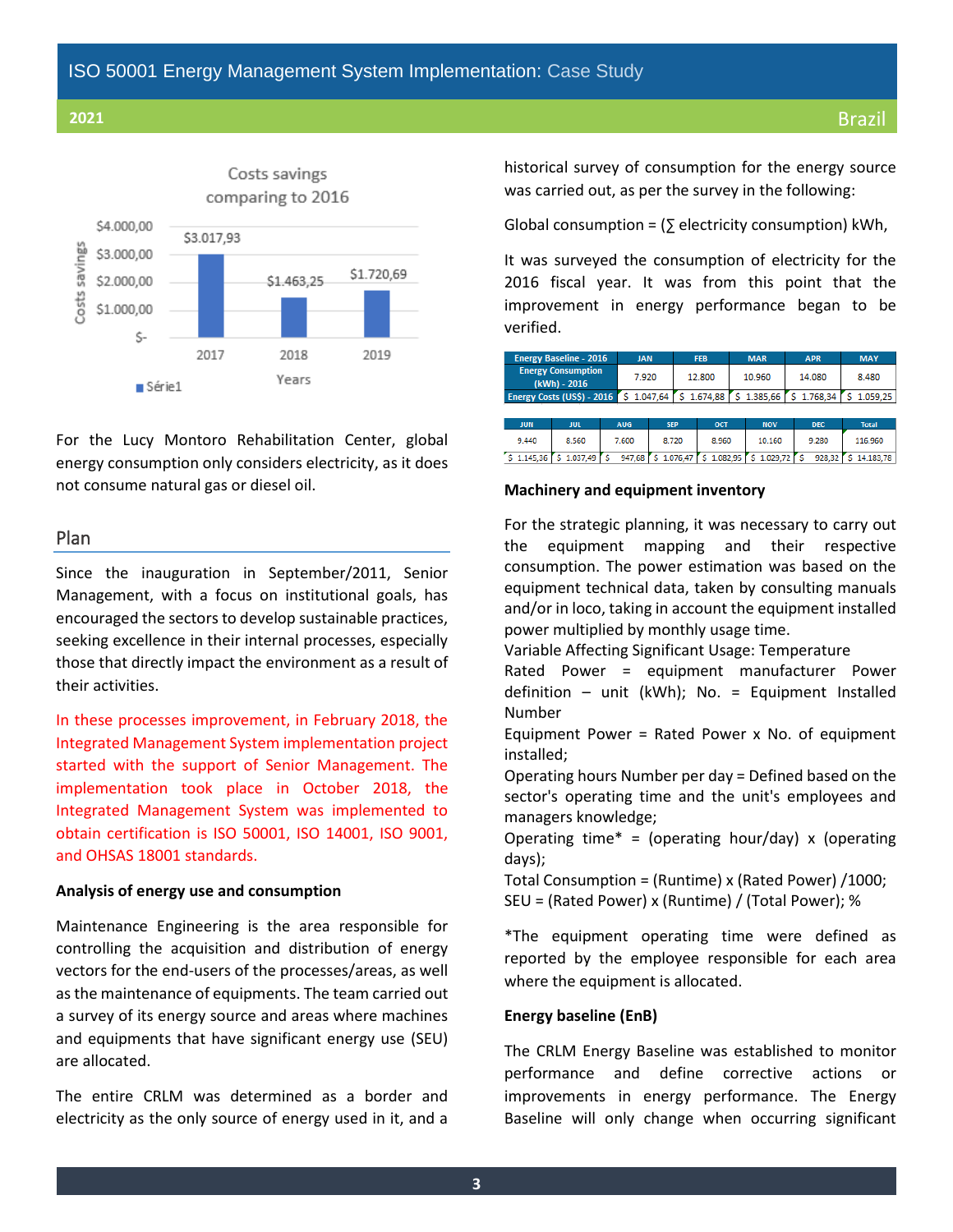process changes. After analyzing the database of previous years (as described in the CRLM-MAN-002 SGE-Consumer History record), 2016 was defined as Baseline year, as it is the best quantitative reference and real situation (in relation to equipment and processes that consume and use energy) to monitor energy performance compared to the current year.

After that, were defined the loads that will be monitored as Significant Energy Use (SEU).

### **Significant Energy Use (SEU).**

It was established the criteria described in the following to determine the significant consumption:

Significant use definition: the three equipment types with the highest consumption rates (more than 2% compared to global consumption).

Equipment or areas that presented energy use with a value greater than or equal to 2% of the global value were evaluated using the consolidated data. The Significant Energy Uses identified in the CRLM-MAN-004 record representatively affect the EnMS. Therefore, it must involve actions to reduce consumption, as well as awareness of the people involved (eg, training of people related to maintenance, awareness of employees regarding the use of SEU).



### **Setting objectives and goals**

The following items are described as part of the objectives of the EnMS:

Promote and disseminate the energy management policy with awareness of 100% of employees, for continuous improvement and actions to curb waste;

Optimization and maturation of the energy management system over time;

Monitor the SEUs for in-depth studies and knowledge of energy consumption behavior;

Encourage the improvement of preventive and corrective maintenance processes and tools acquisition of tools for better efficiency of the management system.

Establish programs to reduce electricity consumption by 2% compared to the previous year, which will be evaluated monthly according to the EnMS-Consumption History record.

### Do, Check, Act

### **Energy Management Team (EnMT)**

For the full result of the proposed actions, it was necessary to involve the characterized main units, supported by the senior management: Hospital Maintenance Engineering, Quality and Representatives of the assistance areas of CRLM, forming the energy management system committee responsible for planning and development of EnMS actions. And the energy management team, which is made up of members of the Hospital Maintenance Engineering unit, and defined by the Senior Management, which includes an administrative assistant, an electrician, and a maintenance assistant. The energy management team was responsible for mapping the equipment and its respective consumption.

### **Do**

- Financial resources: the Senior Management, in meetings with the Energy Management System committee, planned the actions to be carried out and made provision for the availability of financial resources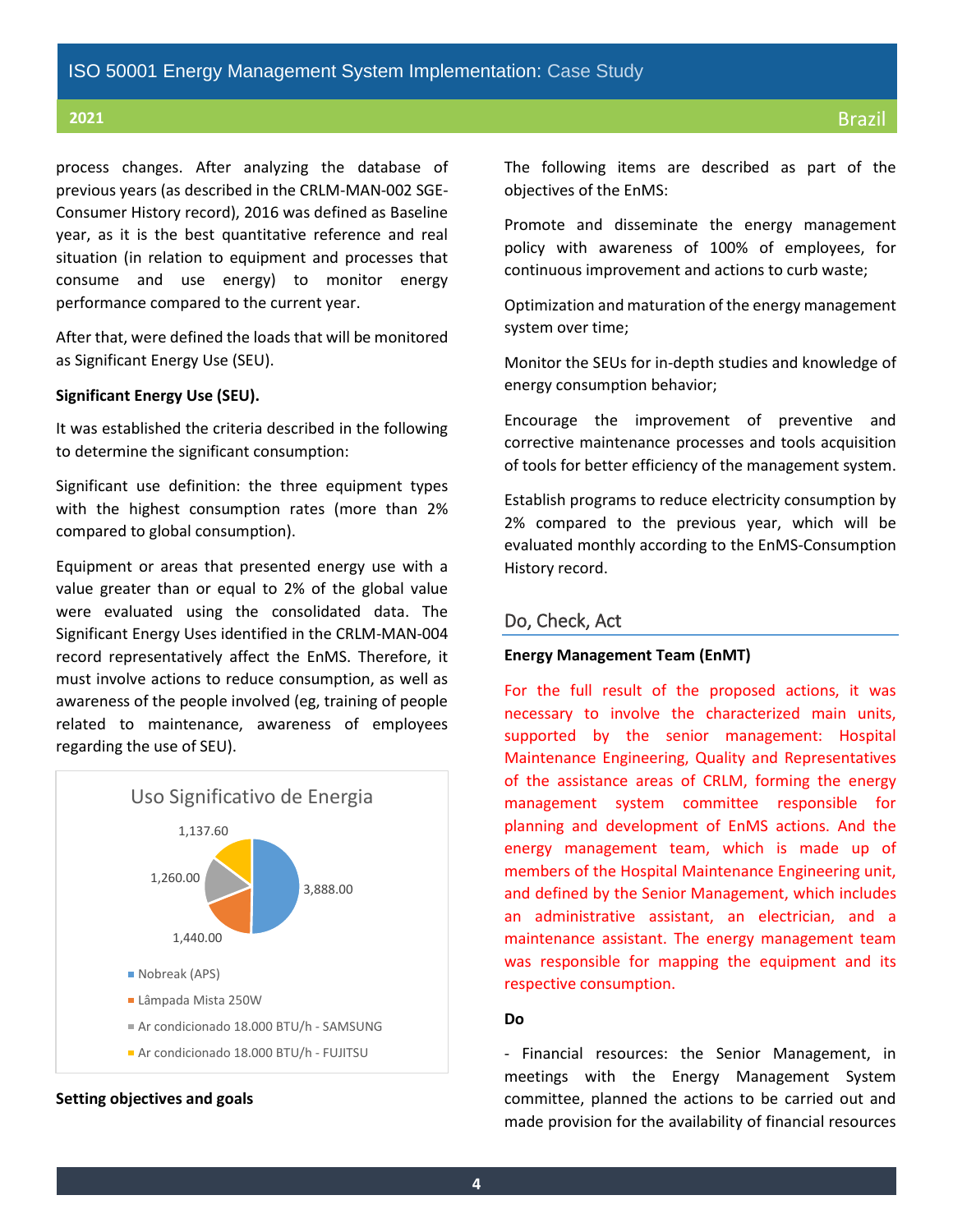to improve energy efficiency, to meet legal requirements, and to reduce environmental impacts significantly.

- Lighting: replacement of all 534 CRLM fluorescent lamps with LED lamps.

- Telemetry: acquisition of telemetry instruments and software use license (SmartEnergy) for daily monitoring of electricity consumption.

- Energy Efficiency Blitz: daily rounds carried out by the electrician in the CRLM sectors, with the registration in a checklist of the energy waste found, with notification to the sectors through stickers attached to the doors of the sectors.





This procedure was intended to monitor the units' awareness of energy use. Upon receiving a notification of waste, the sector manager must carry out an awareness-raising action with the sector's employees.

- Purchasing: The Senior Management, in its strategic planning, defined that one of the requirements for the purchase of machinery and equipment is the presentation of better energy performance. A procedure was developed containing the methodology for the acquisition of products and services and guidelines for the selection, evaluation, and reassessment of suppliers.

The use of a specific memorandum for the purchase of products or services critical to the EnMS was implemented, with criteria for evaluating the energy performance of the product to be purchased.

- IMS software for managing legal requirements, risks and opportunities, and dealings with non-conformities (use of the PDCA methodology): acquisition of software for managing the IMS.

- Training and awareness: implementation of a training and awareness program aimed at the EnMS, targeting all employees. Suppliers involved with the management of SEUs were included in the training and awareness program.

### **Check**

- Energy consumption Monitoring: performed daily through the Smart Energy software, at points with installed telemetry equipment. This system allows electrical consumption monitoring 24 hours a day, every day of the year.

In addition to telemetry, monthly, electricity consumption data are collected from bills provided by the power distribution company EDP SP and a control spreadsheet is filled with this data, for monitoring and following up.

| <b>Branch</b><br><b>Christine Constitution By Day</b><br>11.3 kw<br><b>SAN ANTICIPAL</b>                                                                                                                                                   | Futural Person<br>OV IN 19 HEATH ALTS!<br>29.1 pm<br>understanding Co.,              | min.<br>$-11$<br>mi i                                                                                                                                                                                                                                                                                                                                                                                                                                                                                                                                                                                 | anthe surge                                                                          |                                                           | <b><i><u>States</u></i></b><br><b><i>STERN CINE BLTR.</i></b><br>19.4 vww<br>Make 2020 |                                   | <b>Sales de Parme</b><br>TANKET TAX (STR)<br>241.4 um<br><b>SHARE</b> | त्राप्तः                                      |
|--------------------------------------------------------------------------------------------------------------------------------------------------------------------------------------------------------------------------------------------|--------------------------------------------------------------------------------------|-------------------------------------------------------------------------------------------------------------------------------------------------------------------------------------------------------------------------------------------------------------------------------------------------------------------------------------------------------------------------------------------------------------------------------------------------------------------------------------------------------------------------------------------------------------------------------------------------------|--------------------------------------------------------------------------------------|-----------------------------------------------------------|----------------------------------------------------------------------------------------|-----------------------------------|-----------------------------------------------------------------------|-----------------------------------------------|
| Arrest C<br>ing and<br>more.<br><b>MARKER</b><br>address of the<br><b>Agree</b><br><b>Hart Automotive</b><br>come de singer<br>page that<br><b>Efficial company of the Statements Inc. Roofers</b><br><b>Shrapenger &amp; Break Review</b> | Jones de Berner<br>ALC: U<br><b><i>START START</i></b><br>to an<br>part of the       | mid<br>$114 - 1$<br>$^{+1}$<br>ALL March Marine M.<br>n.<br><b>SEP</b><br><b>ALC</b><br>٠<br>$\sim$<br><b><i><u>Straited Edgmn</u></i></b><br><b><i><u><u><b>And an American Contract of the</b></u></u></i></b>                                                                                                                                                                                                                                                                                                                                                                                      | $\overline{1}$<br>Telep<br>m.                                                        | ÷                                                         | <b>Inclusive Property</b><br><b>WALKER</b><br>mines.<br><b>Address Street</b>          | -<br><b>STATE</b><br><b>Allen</b> | <b><i>Card and There</i></b><br><b>Laces</b><br>ALCOHOL:              | <b>Senior</b><br><b>LESSE</b><br><b>Allen</b> |
| <b>SECU</b><br><b>SALE</b><br>age 1<br>m<br>14.1                                                                                                                                                                                           |                                                                                      | <b>Participanthas</b><br>Future als Fredericks Advertiser<br>$-0,948$<br><b>Greener</b> was                                                                                                                                                                                                                                                                                                                                                                                                                                                                                                           | <b>Formited and</b><br>hang an Publican States<br>0,999<br><b>Artistina fe</b>       | <b>IN</b> FUEL IS ENTER<br><b>COLLECTION</b><br>in a<br>- | <b>Bandler</b><br>×                                                                    |                                   | <b>Bunn</b>                                                           |                                               |
| <b>ABLE</b><br>100<br><b>START OF</b><br>age of<br>---<br>w<br>×<br>m<br>a seleccionare.                                                                                                                                                   | <b>THEFT</b><br>w<br>w<br>                                                           | <b><i><u>State Council</u>y</i></b><br>Add To The<br><b>Bally Allen</b><br>Andrea Artista<br><b>Spinster</b><br>$-25$<br>144<br>iti imme<br><b><i>SHERRESS</i></b><br><b>LEASTER</b><br>$\sim$                                                                                                                                                                                                                                                                                                                                                                                                        | <b>Solution Service</b><br><b>START</b><br><b>CONTRACTOR</b><br>City.<br>present to: |                                                           |                                                                                        | turn dans                         |                                                                       | Jakabo Industry                               |
|                                                                                                                                                                                                                                            | <b>B</b> Extends<br>· Gours<br><b>K</b> Inputs<br><b><i><u>@ home</u></i></b><br>- 1 | <b>Convention</b> Listers<br>R\$ 284,63<br>about \$4,000<br>$\frac{1}{2}$<br>$\frac{1}{2} \left( \frac{1}{2} \right) \left( \frac{1}{2} \right) \left( \frac{1}{2} \right) \left( \frac{1}{2} \right) \left( \frac{1}{2} \right) \left( \frac{1}{2} \right) \left( \frac{1}{2} \right) \left( \frac{1}{2} \right) \left( \frac{1}{2} \right) \left( \frac{1}{2} \right) \left( \frac{1}{2} \right) \left( \frac{1}{2} \right) \left( \frac{1}{2} \right) \left( \frac{1}{2} \right) \left( \frac{1}{2} \right) \left( \frac{1}{2} \right) \left( \frac$<br>W. Miller<br><b>MARINER</b><br><b>SANT</b> | <b>SALES</b><br><b>Color Banks</b><br><b>MAGAZINE</b>                                |                                                           |                                                                                        |                                   |                                                                       |                                               |

- Internal and external audits (third part): annual, to monitor the performance of the IMS and EnMS.

- Annual critical analysis of Senior Management: discussion of EnMS and IMS results, objectives and goals definition for the next cycle (year), allocation of financial resources definition, ongoing actions monitoring, analysis of the changing need of the Baseline (period of 12 months) in case of changes in the institution that impact the EnMS.

### **Act**

In meetings with the Energy Management Team (EnMT) and in the annual review of the EnMS, key managers analyze the performance of the EnMS. The Energy